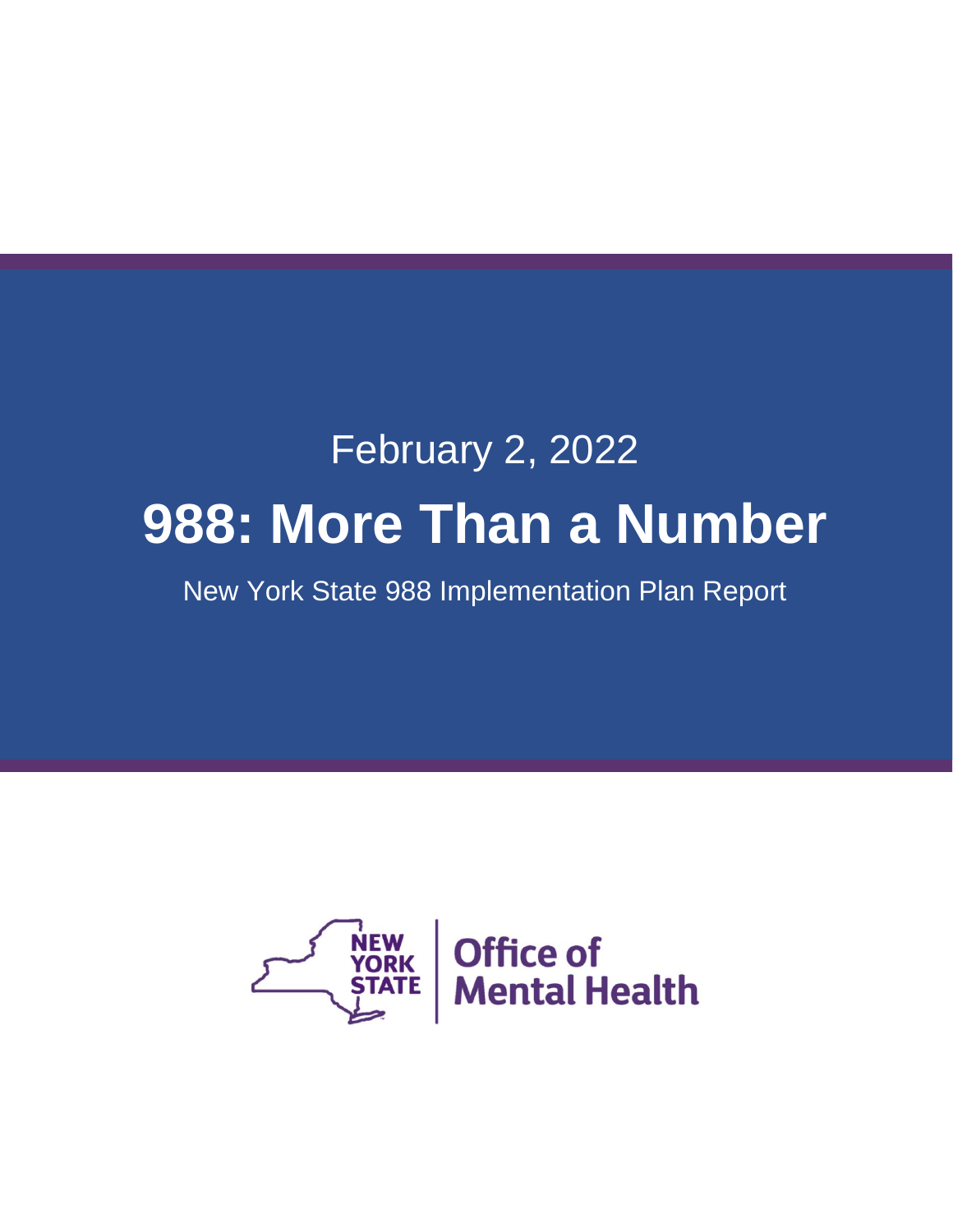## **New York State 988 Implementation Plan Report 988: More Than a Number**

#### **February 2, 2022**

The Commissioner of the Office of Mental Health, in consultation with the Commissioner of the Office of Addiction Services and Supports, hereby presents a report that details the resources necessary to make the National Suicide Prevention Lifeline, otherwise known as the 9-8-8 suicide prevention and behavioral health crisis hotline system, available, operational, and effective across New York State.

## **Background and Context**

The implementation of 988 is a watershed moment in the history of crisis and behavioral health care in the United States. It presents an opportunity to reach millions in emotional distress while de-stigmatizing help-seeking. New York State has an opportunity to be a national leader in coordinated crisis services during this pivotal point in time.

The NYS vision of 988 is that it is more than a number. It is an immediate connection to highly trained, local crisis counselors who will provide emotional support and instantaneous assistance for behavioral health crisis and suicide prevention. Crisis counselors will thoroughly assess the risk of each caller and assist with the development of a personalized safety plan. Statistics show that 80% of crises are resolved at the call center level, demonstrating the effectiveness of crisis counselors' ability to defuse mental health crises and suicidal ideations without the need for inperson intervention. However, for situations in which the caller is assessed for in-person intervention, the crisis counselor, through the 988 networks and with the caller's consent, will have the ability to make referrals to local mobile crisis services or linkages to community services to work toward resolution of crisis within the safety and comfort of community settings. With followup procedures and protocols in place, the 988-crisis counselor will ensure the caller knows individualized support that will continue with follow-up and linkages to services even when the call has ended. 988 is more than a number in NYS. It will be the portal for convenient access and rapid entry into the coordinated crisis response system.

In 2019, the National Suicide Prevention Lifeline (NSPL), administered by Vibrant Emotional Health (Vibrant) received 137,481 calls originating from NYS, which was a 73% increase since 2016. In 2020, NYS received 142,827 calls, showing a 13% increase in just one year. Call volume is estimated to significantly increase over the next five years. Vibrant projects that New York State will receive 442,700 contacts within the first year of 988 operations, although projections have estimated that 988 contacts could be as high as 996,000. These additional projections include local crisis lines, 911 diversion, and new callers.

The proposed Executive Budget includes \$35 million in 2022-23, growing to \$60 million on a full annual basis to significantly expand call center capacity throughout New York State. These resources are critical to properly support NYS 988 centers and pave the way for a robust and assured infrastructure. To prepare for 988 implementation in July 2022, OMH allocated one-time funding of \$10 million in supplemented Federal Mental Health Block Grant resources to provide start-up for the call centers in the current year to build statewide capacity and infrastructure, and hiring and training of staff.

Currently in NYS, there are 12 NSPL centers responding to NSPL contacts with one additional site completing the onboarding process. NYS has been able to achieve a high of 70% in-state answer rate for NSPL calls, up from 45% before the NSPL Capacity Building Grant in 2019. With the funding outlined in the proposed Executive Budget to significantly expand call center capacity,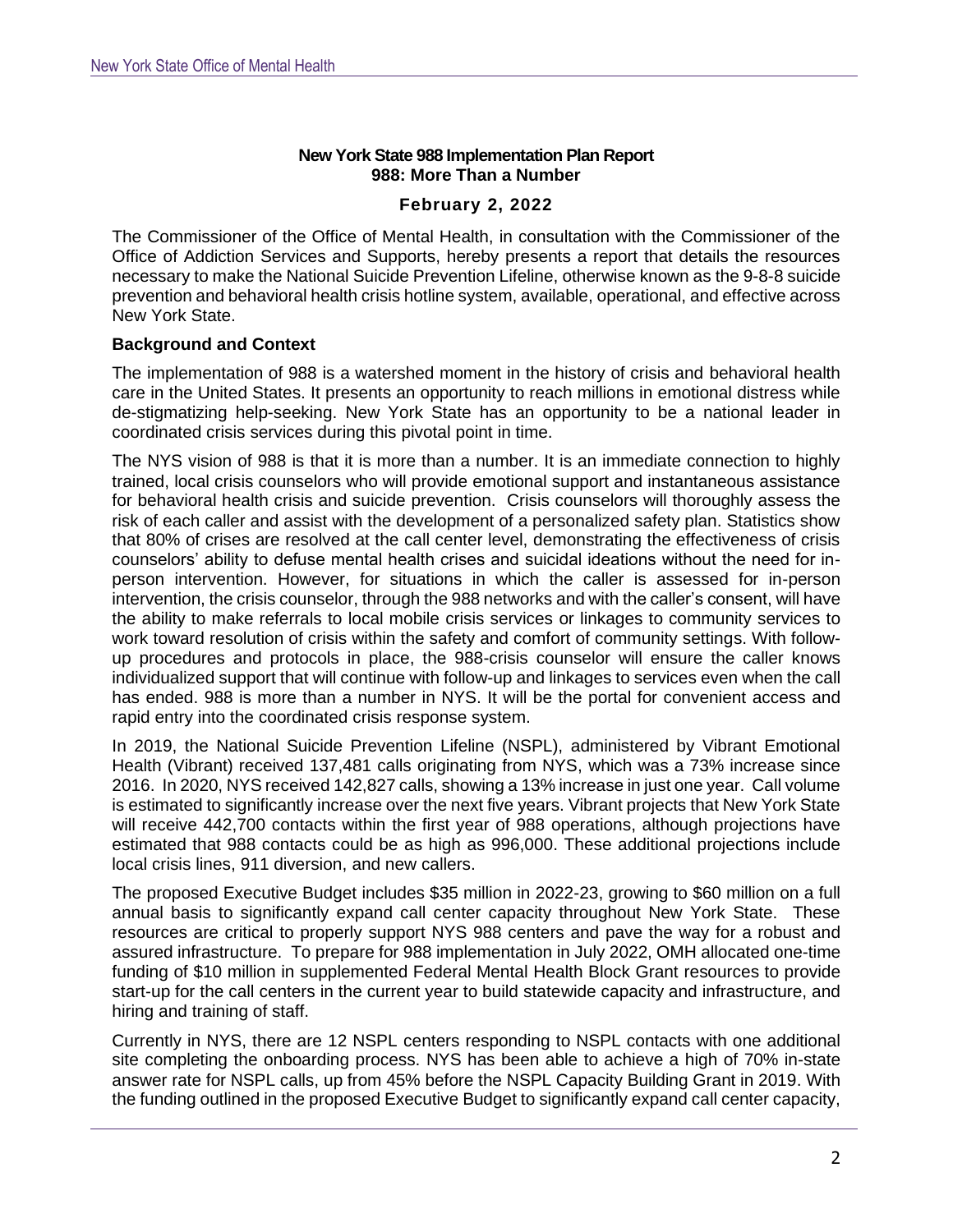OMH is optimistic that contact centers will significantly increase the in-state answer rate above the current 70% answer rate for NSPL calls.

988 will be a service available to all New Yorkers. There are currently 11 counties across four different NYS regions without local access to an NSPL site. The start-up grants underway supported by Federal resources and new funding in the proposed Executive Budget will help prepare the existing and onboarding of new NSPL centers to handle the increased volume of 988, including building new capacity to serve the 11 uncovered NYS counties. Additionally, OMH is in the process of creating an opportunity for up to two additional call centers to be established through the NSPL contracting process to ensure adequate 988 coverage 24/7 with call, text and chat options for all New Yorkers. Each call center currently operates with mixed staffing patterns comprised of volunteer and paid staff, and often does not include 24/7 coverage. The new budgeted resources will help to build 24/7 statewide capacity in all 988 call centers to ensure calls are answered locally throughout the State.

Lifeline currently offers phone and web chat, as well as limited text support; however, the new resources will be dedicated to the call centers to scale multi-channel services fully. With the rollout of 988, call, chat, and text services will become available to all New Yorkers in need. NYS has plans in place to ensure effective service and benchmarking of these modalities. A unified technological platform will be utilized that is interoperable within and across the crisis and emergency response systems and with the administrator of 988. OMH is planning to utilize local experts in technology to transition local hotlines to a unified platform. Proposed funding in the Executive Budget allows for the development and implementation of a unified platform with functionality to connect with local available resources.

The 988 hotline can optimize and support services that ensure access and inclusion within 988 crisis response to meet the unique needs of at-risk groups, including youth, rural populations, BIPOC communities, and LGTBQ+ individuals, many of whom prefer certain modes of communication over others. Through the convening of unique stakeholder groups during the 988 planning phases, it was revealed that the aforementioned highest-risk populations are most hopeful for a local 988 system that responds to their individual needs and preferences without the fear or repercussion from law enforcement in response to mental health needs. To be able to support the mental health response needs of these communities and to plan for effective and meaningful mental health crisis response mechanisms that stakeholders expressed as necessary for utilization of 988, NYS will continue to work with our robust stakeholder coalition on the development of the coordinated crisis system.

The 988 hotline presents an opportunity to better weave the national mental health safety net of the Lifeline into the fabric of the local crisis care continuum throughout New York. Increased collaboration between 911 systems and 988 can provide more options for those in crisis, such as dispatching mobile crisis teams to individuals in mental health or suicidal crisis rather than police or EMS, and greater coordination of care options like crisis stabilization units. Such collaborations can reduce the burden on the costly use of hospital emergency departments. Through the 988 planning process, OMH has begun strengthening reciprocal relationships with 911 coordinators and affiliates over the significance 988 can have in crisis response transformation.

This report will address eight priorities for implementation planning including:

# **1. 24/7 Statewide Coverage by designated National Suicide Prevention Centers.**

Currently, 5 out of the 12 NSPL call centers operate 24/7. Five centers participated in the initial State Capacity Building Grant since 2019, funded by Vibrant Emotional Health, working with OMH on capacity building and improving in-state answer rates. There are currently 11 counties in NYS without in-state NSPL coverage (Franklin, Clinton, Hamilton, Saratoga, Fulton, Montgomery,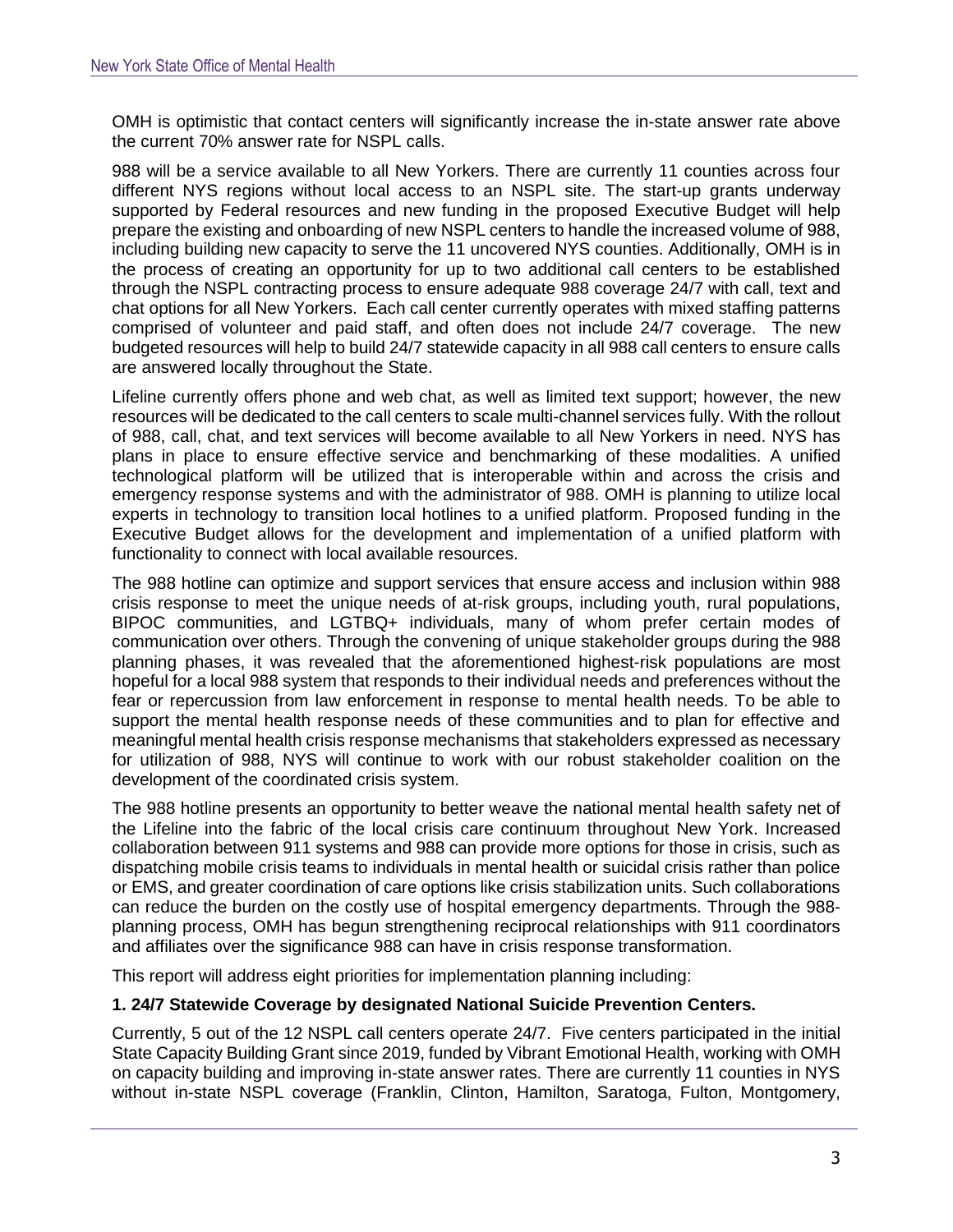Schenectady, Rensselaer, Sullivan, Ulster, and Rockland). Many of these counties are located in the Capital Region, Mid-Hudson Region, and North Country regions, which currently do have some coverage from existing NSPL centers. Currently, the call volume in these uncovered counties is relatively small (according to data provided by Vibrant), but OMH believes that is related to prevalent local line coverage and marketing in the absence of NSPL. Each call center has noted that to realistically prepare for increased capacity, funding opportunities will be necessary to hire additional staff for sustained growth – the \$10 million in Federal grants in the current year and proposed \$35 million in new funding in this year's budget will support the call centers to expand staffing to achieve statewide 24/7 coverage. For the 11 uncovered counties, we will issue an RFA for new North Country and Capital Region call centers and will work with current NSPL centers to take on additional counties in coordination with local mental hygiene directors.

OMH has a regional plan for call coverage. A cohort of regional lifeline member contact centers will ensure primary 24/7 coverage in their designated regions for 988 calls, chats, and texts so that their efforts collectively ensure no geographic area or time of day gaps exist in the state. The remainder of existing and onboarding NSPL centers will serve as regional back-up centers. We are ensuring that primary coverage of regions will be provided by call centers within that general geographic vicinity who are currently able to provide 24/7 call coverage and can answer volume with at least a current 70% in-state answer rate.

Finalization of "primary" and "back-up" call centers in each region will be made in the coming months to determine capacity and feasibility of taking on this role.

#### **Draft Proposed Primary Centers:**

Western Region: Crisis Services, 211, Niagara Central Region: Contact Capital Region: RFA Hudson River: Orange, Dutchess New York City: NYC Well Long Island: Response

#### **Draft Proposed Regional Back-up:**

Western Region: Niagara, Crisis Services, Contact Central Region: Neighborhood Center, Tompkins Capital Region: RFA Hudson River: St. Vincent's Westchester, Dutchess New York City: There is no identified call center who can cover back-up for NYC Well Long Island: DASH, Long Island Crisis Center

Currently, two of the 12 active NSPL centers engage in NSPL chat and text, although 8 out of the 12 existing call centers engage in non-NSPL chat and/or text capabilities. The two centers providing NSPL chat and text currently operate 24/7 for calls and may be utilized to increase their chat/text operating hours to 24/7 and OMH will work with the eight other NSPL centers currently engaging in non-NSPL chat and text to also provide the NSPL chat/text services. The two centers providing NSPL chat/text are located in different regions in NYS, leveraging the option of utilizing regional gap coverage to make up the regions in between. Currently, neither of these centers who handle NSPL chat/text operate 24/7, leaving gaps between 5pm – 7pm and 3:30am – 9 am uncovered for NYS in-state response. With the additional funding from NYS, contact centers will be able to provide chat and text for their coverage areas.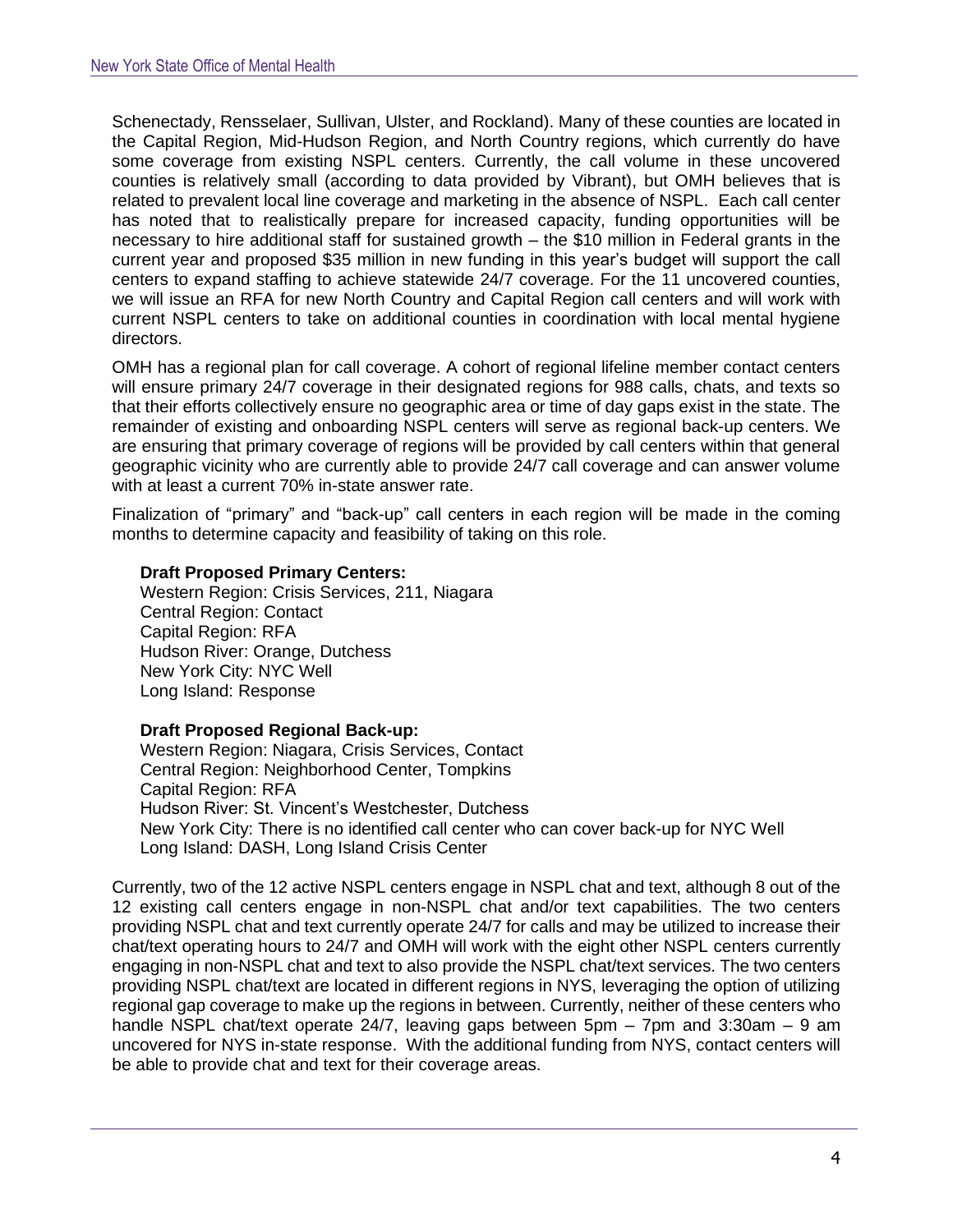This approach has been reviewed with the Conference of Local Mental Hygiene Directors and the OMH Field offices to ensure we have regional and county feedback on the proposed plans, particularly surrounding concerns, or questions on the proposal. The goal is to create a collaborative system that is supportive of bi-directional collaboration between the call centers and the counties/regions in which they serve.

## **2. Strategies for identifying and supporting funding streams to meet the projected increase in volume**

New York State examined several resources to estimate that the total projected volume for 988 contacts originating in NYS which could be upwards of 996,000. This estimate includes a combined volume from the Vibrant projections, an estimated 75% of local crisis lines being diverted to 988, 30% of 911 calls being diverted to 988, and an estimated 30% growth from new contacts reaching out to 988. Built into this assumption is the follow-up expectation that all callers/chatters/texters who contact 988 will be offered a follow-up service in the days subsequent to their initial contact with 988, if they consent to receive this. Funding provided in the Governor's 2022-23 Executive Budget will support this critical postvention service.

NYS OMH is contributing \$10 million in current year start-up funds from the supplemental MHBG to assist contact centers with building capacity to be responsive to the projected volume increases of 988. This \$10 million dollar allocation is a critical investment for FY 2021-2022 as this one-time funding is dedicated to preparing for 988 implementation and assuring New Yorkers have access to the 988-crisis system.

Additionally, on December 20, 2021, SAMHSA announced a Notice of Funding Opportunity, FY 2022 Cooperative Agreements for States and Territories to Build Local 988 Capacity. Through this opportunity, NYS has been identified as eligible to receive \$7,280,460 over two years to support workforce capacity building at the local/state level. NYS OMH responded to this NOFO with an application to support additional start-up investments required to hire staff for the call centers.

The Governor's Executive Budget for FY 2022-23 included \$35 million dedicated to funding the 988-crisis response system in SFY 2023 and \$60 million for SFY 2024. This critical investment will more than double the current funding available for NYS 988 centers in 2022-23 and will further assist 988 contact centers in developing, sustaining, and expanding their ability to respond to the most vulnerable New Yorkers in their time of crisis and beyond supporting operations and resources for enhanced technology, follow-up, and community linkages.

## **3. Mechanisms related to increasing and sustaining capacity for call, chat, text, and followup at the centers including workforce capacity building and training.**

Answering calls, texts, and chats in-state helps to provide people in crisis with the most appropriate supports and services. NYS OMH is committed to increasing capacity at in-state centers so New Yorkers who contact 988 can be assisted by contact centers in New York State.

#### **Current Answer Rate:**

October 2021 - December 2021

| <b>State</b> | Routed | Answered In-<br><b>State</b> | <b>Answered</b><br><b>Out-of-State</b> | <b>In-State</b><br><b>Answer</b><br>Rate |
|--------------|--------|------------------------------|----------------------------------------|------------------------------------------|
| NΥ           | 36,900 | 22,602                       | 7,332                                  | 61%                                      |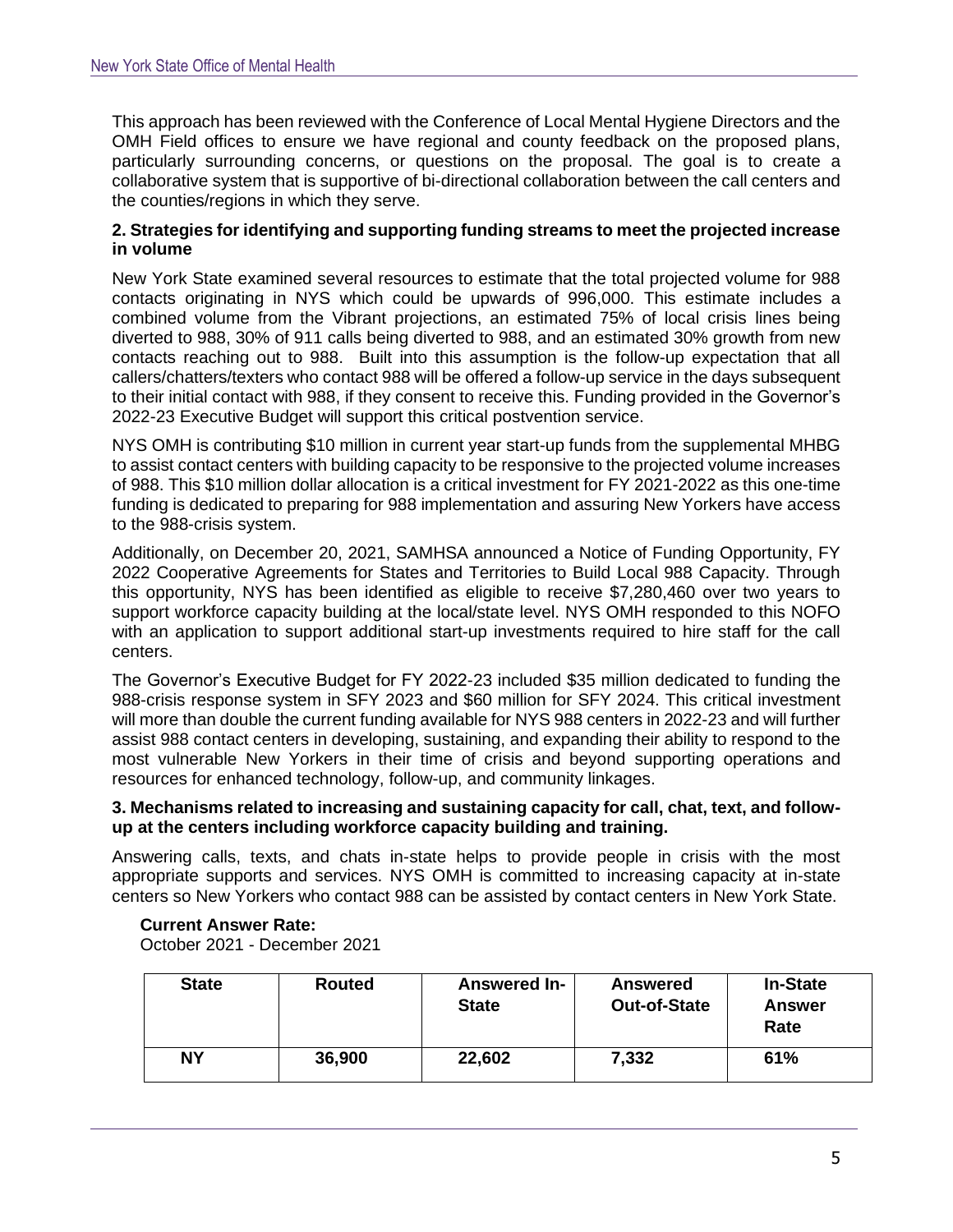# **The goal for 988 Implementation is to answer the majority of New York call volume in-state whenever possible. These are current challenges to meeting that goal:**

- Workforce issues (recruitment and retention)
- High volume call center answer rate decreased in the last six months due to workforce sustainability which impacted the entire state's in-state answer rate percentage.
- Acuity, intensity, and duration of calls is increasing according to report from our NSPL centers
- Frequent callers contacting centers several times a day
- Increase in callers with concern over continued NYS rent moratorium ending and increase in COVID- infection
- Lack of 24/7 statewide coverage
- Gaps in county coverage
- Currently, of the counties with NSPL in-state coverage, New York, Kings, Queens, Bronx, and Nassau County have the highest number of calls being routed out of state. NYC Well is the only call center who covers NYC in addition to their local line of crisis service

## **NYS has instant opportunities to increase capacity and significantly increase the overall in-state answer rate beyond the current 70% through the following activities:**

- Onboarding of a new NSPL call center. This new site has a 50 -year history of providing crisis hotline services to Niagara County and recently began crisis coverage for two neighboring counties
- Centers continue to work toward their 24/7 coverage with start-up funds which will assist the state in achieving 24/7 coverage and full call, text, and chat functionality sooner
- Possibility of having the local crisis lines of business associated with the current NSPL centers become 988
- Smaller contact centers can explore the feasibility of adding interns or volunteers to their operations to support workforce challenges
- Implementation of a standardized training platform available to all crisis providers, including 988 call centers ensuring contact centers receive the same training while combining resources for efficiencies in cost and workforce demands
- MHBG start-up funding for addition of staff in 988 call centers
- 988 Cooperative Agreement grant of \$7.2 million over 2 years, funded through Department of Health and Human Services and SAMHSA dedicated to workforce development
- \$35 million in 2022-23 to support call center operations, growing to \$60 million on a full annual basis in the proposed 2022-23 Executive Budget

# 4. **Operational**, **clinical, and performance standards, including identifying reporting metrics on usage, services, and impact for all Lifeline Call Centers.**

New York State is committed to standardizing the operational, clinical, and performance standards for all contact centers responding to 988 in New York State. New York will assess the feasibility of a Unified Technological Platform funded through Vibrant for standardization and efficiency for 988, from initial contact through follow-up. A task force will be formed to make recommendations on the use of the Vibrant platform and additional functionality such as mobile crisis deployment and associated costs.

All NSPL Centers in NYS are accredited through either the American Association of Suicidology or the International Council for Helplines in addition to accreditation through the National Suicide Prevention Lifeline. This holds them to a higher standard than crisis centers who are nonaccredited. Mechanisms to measure compliance with operational standards, requirements, and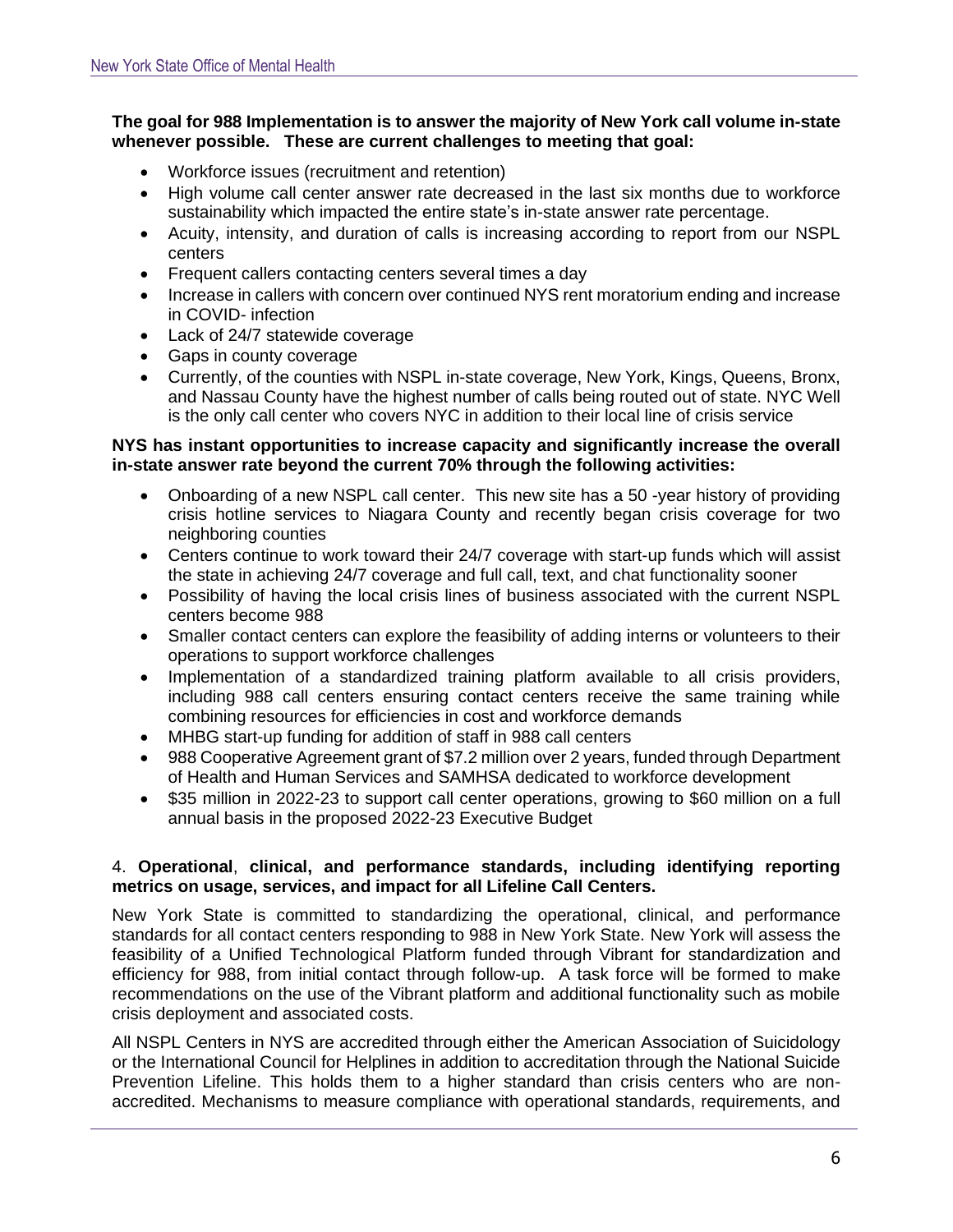performance metrics is necessary as the state provides oversight and coordination with the larger crisis response system. Currently, NSPL provides oversight of their call centers.

New York State is committed to providing linguistically and culturally competent care to all individuals who contact 988. To achieve this, diverse representatives on the 988 Coalition and OMH Office of Diversity and Inclusion representatives have been integral team members in the 988 planning and implementation process.

NYS OMH Office of Diversity and Inclusion (ODI) has worked with the 988 team to ensure linguistically and culturally competent care training standards will be in place for all Lifeline Call Centers in NYS. On January 20, 2022, OMH ODI presented to the 12 existing and one onboarding 988 contact centers in NYS on the specific initiatives OMH is taking to ensure equity and access. During this meeting, 988 contact centers had an opportunity to ask questions and develop strategies specific to their regional/county needs.

All 988 Contact Centers will be required to demonstrate the following:

- Commitment to equity and the reduction of disparities in access, quality, and treatment outcomes for marginalized populations
- Organizational equity structure
- Equity training activities and topics related to diversity, inclusion, cultural competence, and the reduction of disparities in access, quality, and treatment outcomes for marginalized/underserved populations. These include trainings about implicit bias, diversity recruitment, creating inclusive work environments, and providing languages access services
- Workforce Diversity and Inclusion
- Language access, including efforts to meet the language access needs of the client's served by 988 (limited English proficient, Deaf/ASL). This information should include the use of data to identify the most prevalent language access needs, availability of direct care staff who speak the most prevalent languages and the provision of best practice approaches to provide language access services (i.e., phone, video interpretation). Also include information about efforts to ensure all staff with direct contact with clients are knowledgeable about using these resources. Additionally, provide information about the plan to provide key documents and forms in the languages of the most prevalent cultural groups of its service users (consent forms, releases of information, medication information, rights, and grievances procedures)

# **5. Multi-stakeholder input through a 9-8-8 Implementation Coalition**

In New York State, our 988 Planning and Implementation Coalition has more than 150+ stakeholders comprising each of the required stakeholder groups and representative(s) from other state agency partners. The membership is not fixed and interested individuals have been included upon request. The coalition has been an integral component of the NYS 988 planning, as their input, feedback, and suggestions have designed the 988-implementation plan for NYS. Below is a list of the stakeholder groups involved in the NYS 988 Coalition:

- Individuals with lived experience of suicidal thoughts, attempts, and/or loss
- A representative from one or more Lifeline Crisis Centers in NYS
- State Suicide Prevention Coordinators
- County or regional mobile crisis service providers and oversight bodies
- Providers of crisis respite/stabilization services
- Statewide Multicultural Advisory Committee
- Law enforcement leaders
- 911/Public Safety Answering Point (PSAP) leaders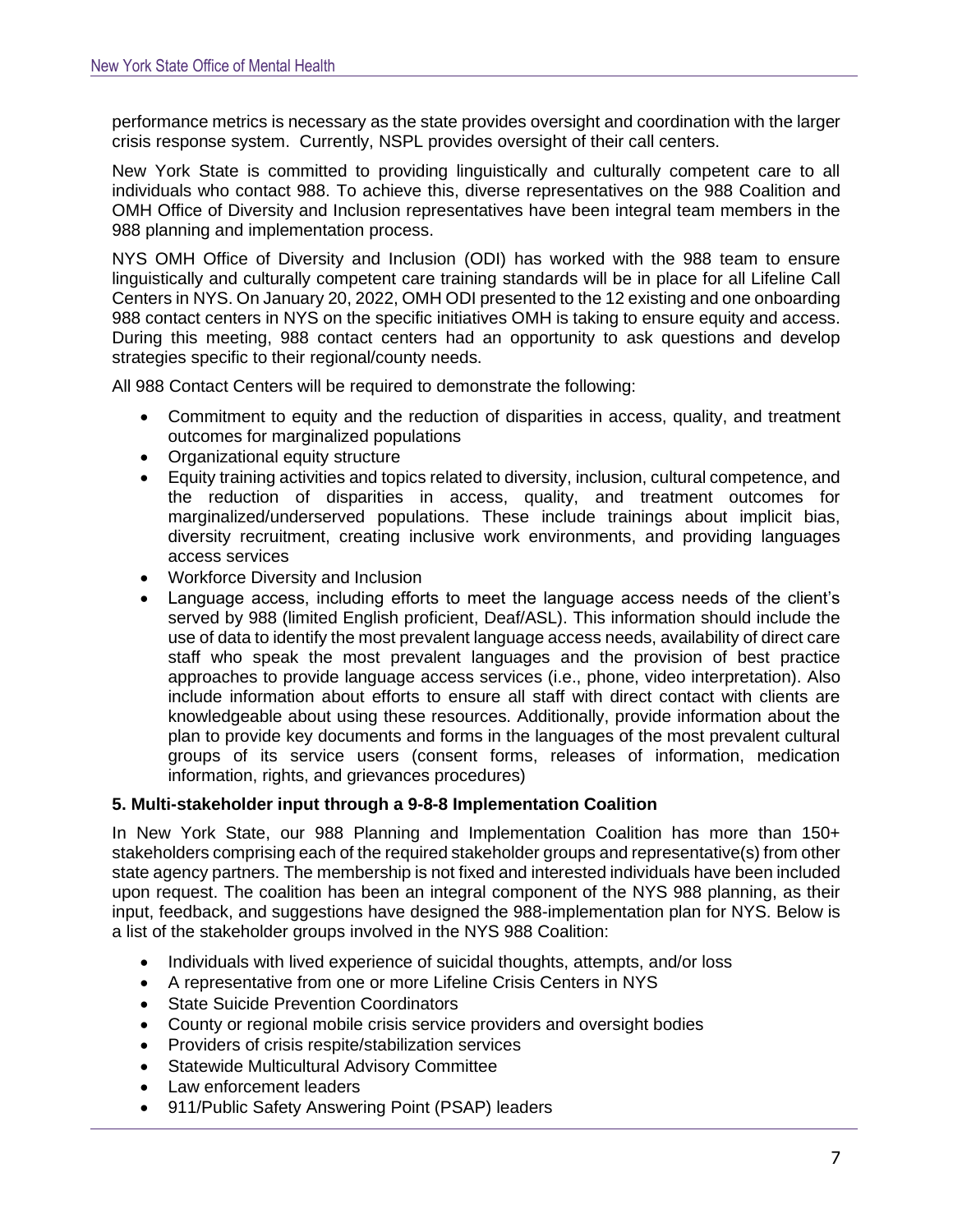- Peer support service providers
- Major State and local mental health and suicide prevention advocacy groups (i.e. MHA, NAMI, etc.)

Within the larger coalition exists four smaller subgroups; 1. 988 Center Functions, 2. 911/988 Protocols, 3. Regional Planning, and 4. Community Education and Marketing. Each subgroup has a set of co-chairs representing OMH and a community stakeholder (call centers, lived experience/peers, County Director of Community Services, and peer organization representative). Each subgroup was balanced with participation from more than 18 different stakeholder groups and accounts for perspective and representation from youth, BIPOC, LGBTQ+, lived experience, and other marginalized communities.

• The larger coalition will meet monthly, April 2021 through July 2023. In addition to the larger coalition meeting, each subgroup meets at least twice monthly to address the assigned core areas of focus

## **Top accomplishments:**

- Convening a diverse coalition of 150+ stakeholders that guided the steps necessary for 988 implementation planning
- New relationships formed with 911/PSAPs/Law Enforcement across NYS and NYC
- Individual presentations to special interest groups to gain direct feedback on recommendations
	- o Adults with lived experience
	- o Family/Peer/Youth advocates
	- o Young Adults
	- o Tribal Nation Representatives
	- o BIPOC/LBGTQ+ youth
- Assisting with relationship development between counties and local mental hygiene directors

# **Key Concerns/Recommendations/Issues:**

- 988 must be a service for all New Yorkers
- 988 offers direct counseling to individuals in behavioral health crisis and meets the behavioral health needs of individuals in crisis by deploying mobile crisis services and linking individuals in crisis to appropriate local services, including 911, if necessary.
- Lesser law enforcement response to mental health situations
- Funding to ensure this is a sustained program
- Coverage for the 11 uncovered NSPL counties in NYS
- Access to NYS NSPL centers 24/7/365
- Equity/Inclusivity built into all aspects of call center operations and executions
- Cultural competence and regionally competent response systems
- High involvement of peers and individuals with lived experience having mental health and/or substance use challenges
- Coordination with the other legs of the crisis response system
- Do not reinvent the wheel- utilize call centers as experts

The State planning efforts for 988 implementation advance strategies and actions to address all of these key stakeholder concerns. The 988 Statewide Coalition will continue to meet through the implementation period for continuous evaluation, with ad hoc groups forming to address barriers, challenges, new information and quality improvement.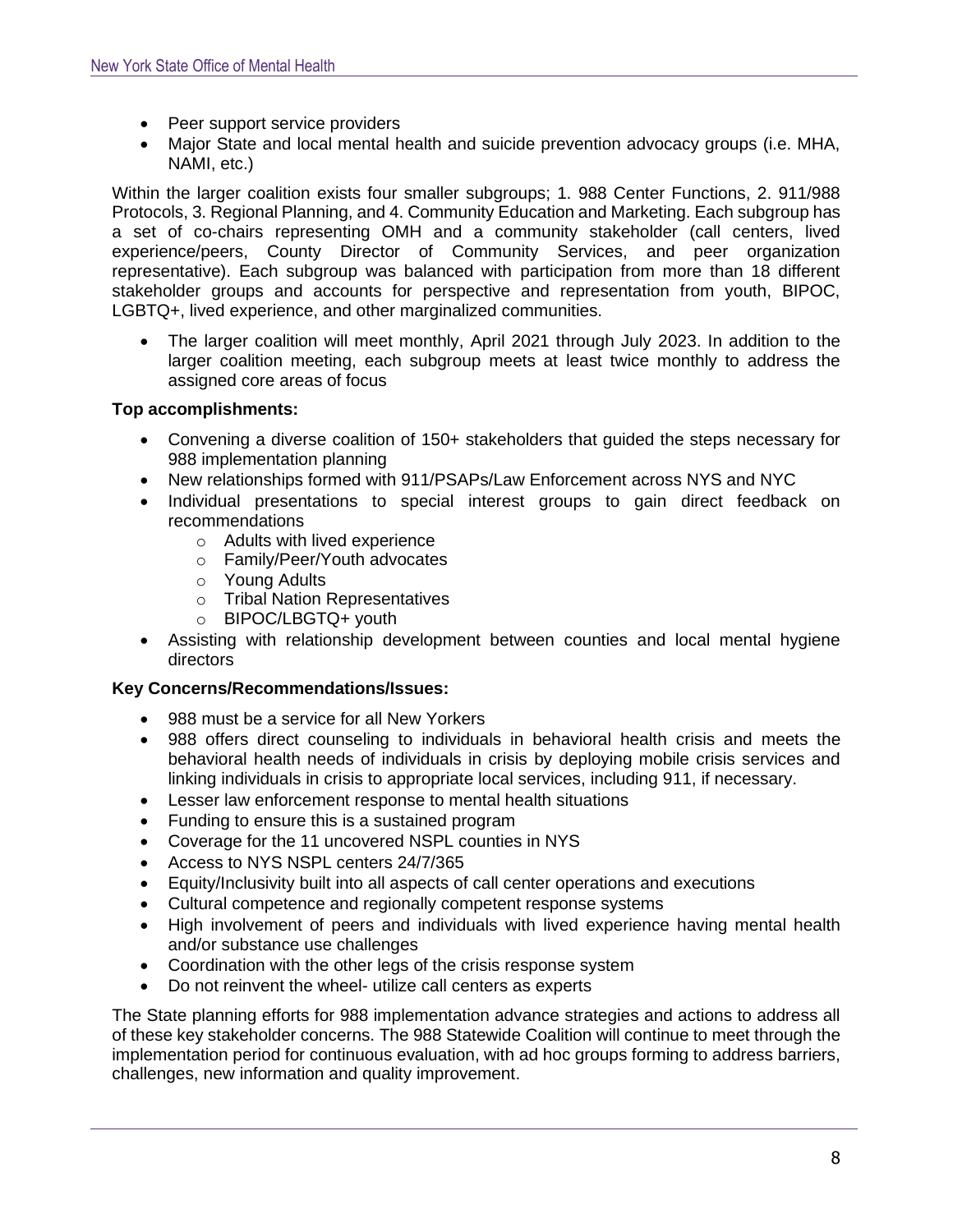#### **6. Systems to maintain local resource and referral listings, as well as assure linkages to local community crisis services.**

Having and maintaining resource and referral information is an operating requirement for all Lifeline centers. Individuals who contact 988 must be given an appropriate array of options with respect to treatment, care, and/or follow-up. Furthermore, these options should not be limited in any manner to organizations, facilities, or providers affiliated with or related to the Center. Although Lifeline's unified platform for 988 is still under development, it is anticipated that the platform will enable centers to access local and national resources that are informed in part by state and center level referral listings. The task force that will be providing recommendations for a unified platform will include the incorporation of resource and referral information.

NYS OMH has been working collaboratively with each NSPL center on understanding their process for ensuring that there is a comprehensive statewide listing of all available resources, referrals, and linkages, that this list is updated at minimum, annually, and that access can be shared across all NYS Lifeline centers through the unified platform as well as state processes.

Providing linkages to services describes a continuum in terms of the formality of the relationship between the crisis center and the service. At the informal end of the spectrum, providing linkages means understanding a service or resource well enough to know if it is appropriate to suggest to the person in crisis when helping them create a safety plan, offering referrals, or assisting them in accessing services. More formal relationships may include an MOU or contract between the crisis center and service or other formal connections such as shared dispatch or real-time access to data such as the availability of beds. NYS is encouraging contact centers to pursue both the informal and formal linkages.

Potential for Expanded Crisis Services and Linkages: (i.e., centers being able to dispatch mobile crisis teams, warm transfer/divert to and from 911, access a real-time bed registry)

- Some of the NSPL Centers in NYS currently act as a source for dispatching a local mobile crisis team to the community. It is the intention of NYS in an advanced model of the coordinated crisis system to have 988 Centers act as the HUB for crisis services, including all mobile crisis and crisis stabilization.
	- $\circ$  Establish all 988 Call Centers as points of access for mobile crisis services in their coverage area
	- o Educate call centers of mobile crisis providers in counties and regions
	- $\circ$  Train call centers about functions of mobile crisis services and mobile crisis assessment elements
	- o Train mobile crisis teams about functions of 988 call center
	- o Develop protocols for assessment and deployment of mobile teams in collaboration with call centers and mobile crisis providers
		- While there is no standardized or consistent dispatch process in place at this time, NYS will develop this process as part of 988 implementation
- Several counties in NYS, some in partnership with local crisis lines of business, have created 911 diversion and crisis response teams (i.e., Broome County, Erie County, Monroe County, etc.). In the advent of 988, NYS OMH has already begun working on developing partnerships and collaborative relationships with local 911 PSAPs, law enforcement, and emergency responders to better understand the current system (over 170 911 PSAPs in NYS) and prepare for ways that 911 and 988 can support one another so each system can respond to the crisis most appropriate for their service.

Expanded Services:

Mobile Crisis: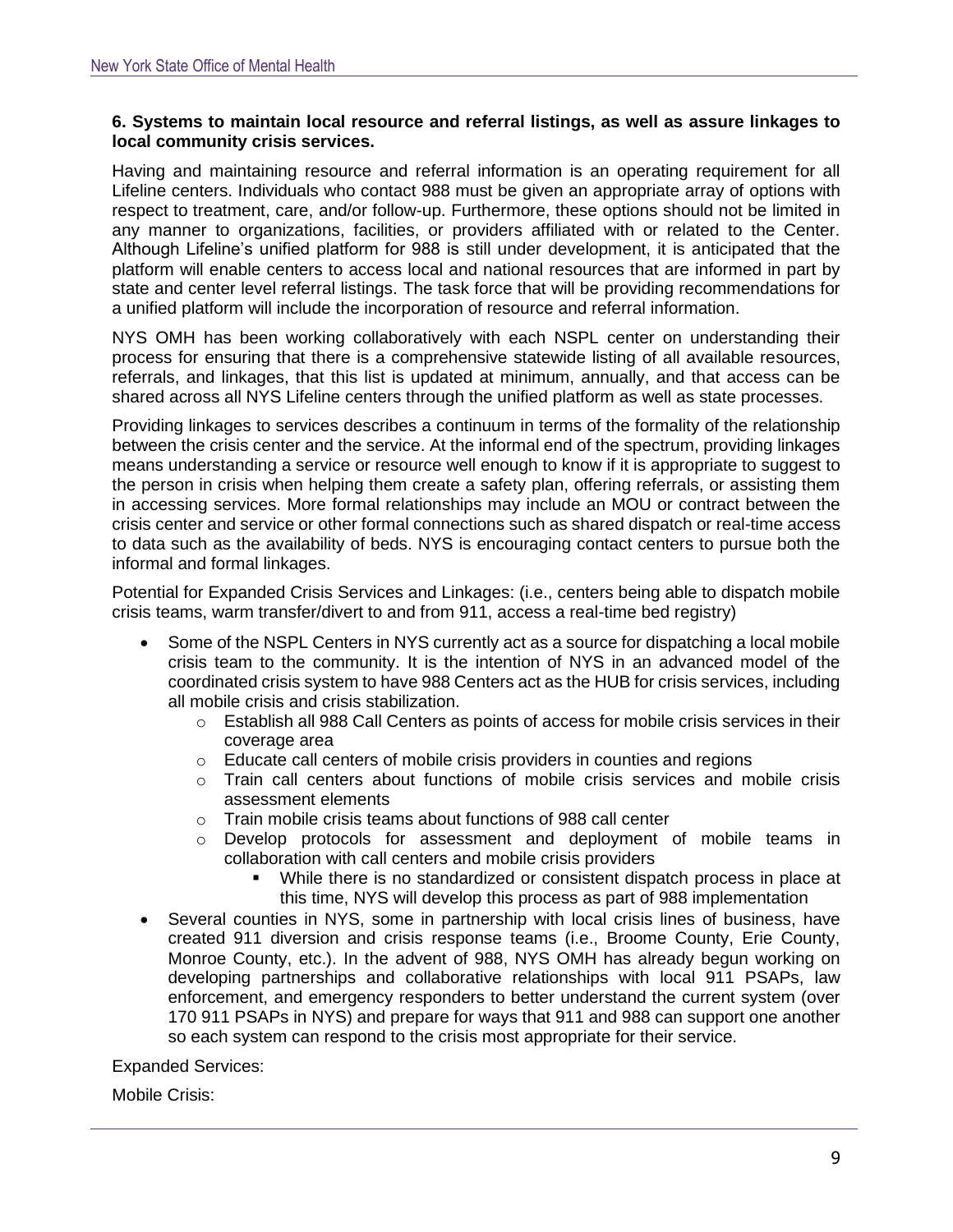- NYS OMH is in the process of creating a larger coordinated crisis system, including someone to call, someone to respond, and somewhere to go. There are efforts underway to enhance mobile crisis team response and expand current crisis stabilization services by creating several new centers across NYS, including maximizing the 85% FMAP for expansion of crisis services.
	- o Beginning in April 2022, section 9813 of the American Rescue Plan Act authorizes Medicaid reimbursement at an enhanced federal match percentage (FMAP) of 85% for mobile crisis services, which will be available for 3 years. This FMAP will offset the cost to NYS of expanding the geographic coverage and operating hours (move to 24/7 operations) resulting in a robust Mobile Crisis system that meets the needs of all New Yorkers
	- o Currently, 50 out of the 62 counties in NYS have mobile crisis response teams available. All NYS approved mobile providers have been invited and encouraged to participate in ongoing expert technical assistance provided by CCSI (Coordinated Care Services, Inc.) to increase billing proficiency and sustainability efforts. This collaboration will include targeted learning collaboratives and program specific sessions as indicated by providers and/or CCSI. Existing mobile crisis programs will also be eligible to apply for additional NYS grant funding support to enhance their ability to solidify 24/7 availability, improve their timeliness and effectiveness of response (via equipment additions or improvements such as communication devices or e-boards, etc.), to best integrate with their County's broader crisis service continuum of 988 coverage, crisis stabilization centers and crisis residential options and vital integration with community partners such as medical, law enforcement and community-based behavioral health services. Improvements could include, but are not limited to technology enhancements, facilitated learning collaboratives and other local service integration efforts.
	- $\circ$  OMH is currently in the process of developing an RFA for counties who do not have mobile crisis response teams. With an intention that all counties of NYS initiate county-specific mobile crisis capacity in 2022, enhanced funding opportunities will be provided to counties who have yet to implement such programs. Funding will be targeted in addressing unique challenges to such counties that includes geography, technology, workforce recruitment and retention and the necessary integration of key partners across the spectrum of community leaders, behavioral health providers, law enforcement and recipients of service. Analysis and engagement of local culture and underserved individuals with unique needs will bear review that can be supported via this additional funding provided to counties as they design, develop, and implement effective mobile crisis services uniquely impactful to their respective region.
- NYS will continue to develop the protocols and procedures for how 988 call centers can dispatch mobile crisis teams in real time scenarios as we move forward with developing and enhancing current MCT operations in NYS.

Reciprocal warm transfer capabilities and relationships with 911 dispatch centers:

- NYS OMH presented to the NYS 911 Coordinators Association on 988 planning to begin laying the groundwork for ongoing partnership for systemic transformation in the NYS crisis response system.
	- o OMH continues to engage with the NYS 911 Coordinators Association, NYS Department of Homeland Security and Emergency Management, and participates in a NYS State Agency Communications Working Group.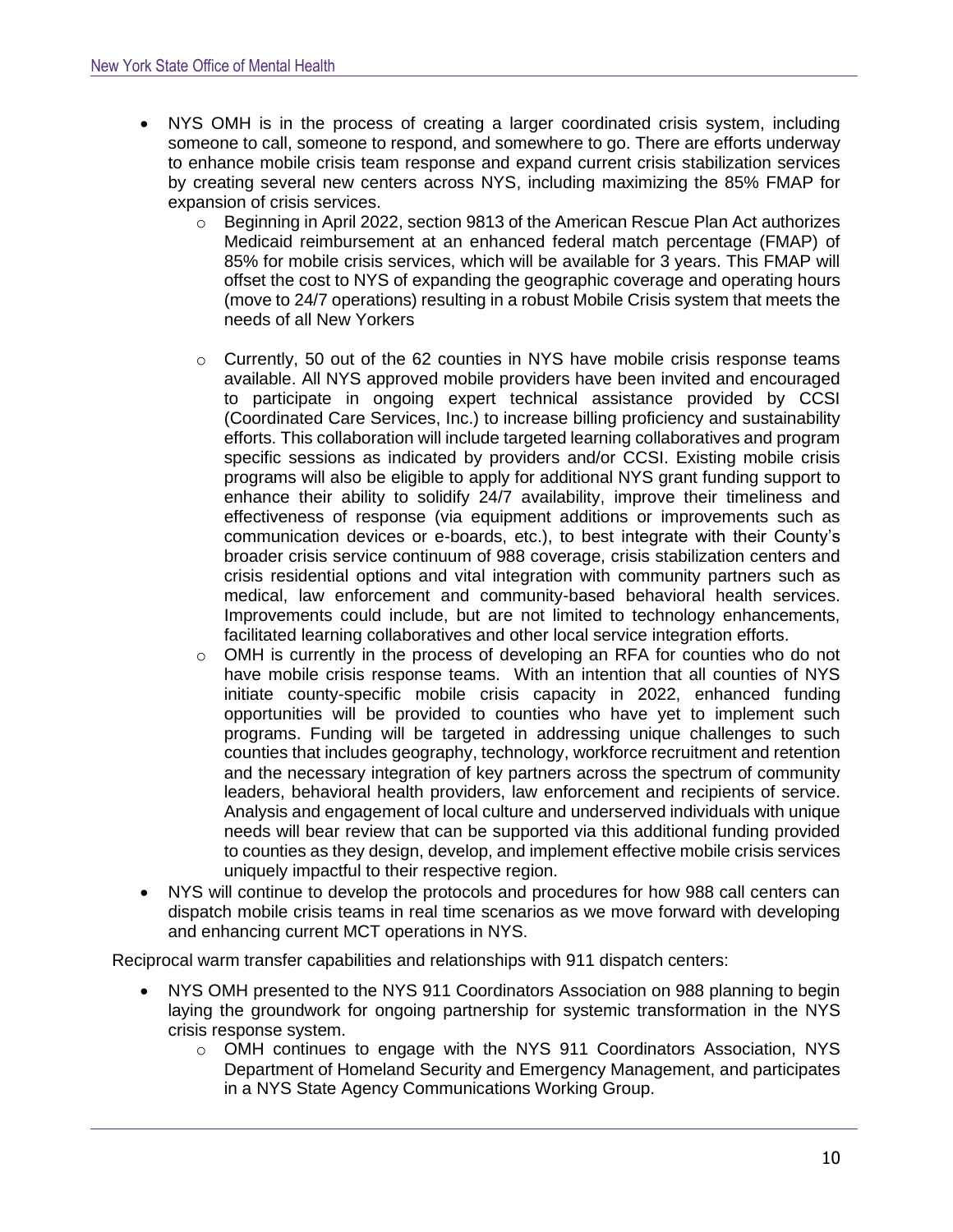- The 911/988 Protocols subgroup has been developing a survey to 911 PSAPs to better understand the landscape and nuances of each 911 PSAP. To work on seamless reciprocal transfers, NYS OMH needs to understand how each individual 911 PSAP works within the catchment area of each call center coverage to begin planning for meaningful transfers. This is an ongoing task of OMH with commitment and partnership from 911 representatives.
- NYS remains interested in the Vibrant/SAMHSA announcement of an investment in interconnectivity with 911.

The ability to have real-time information about the availability of crisis beds:

- NYS OMH is currently working on developing both supportive crisis stabilization centers and intensive crisis stabilization centers across NYS
- Currently, NYS has crisis residential beds, Comprehensive Psychiatric Emergency Programs (CPEPs), and inpatient psychiatric beds for individuals who require additional support. Each call center currently has their own processes and procedures for how to access a different level of care for a caller presenting with higher needs then telephonic interventions. NYS will rely on the expertise of the call centers to inform OMH on how they currently access these services in the communities they serve. Additionally, NYS OMH will work with county Directors of Community Services and the OMH Field Office Directors to ensure all considerations and connections for programs are made at the community level
- Explore use of MOUs for services and 988 centers to ensure the seamless connection of individuals to services in their communities

## **7. Follow-up services for individuals who contact 988 through call, text, and chat based on Lifeline best practices and guidelines**

Follow-up care reduces suicide risk, supports people in crisis, and is a cost-effective intervention, especially when contrasted with law enforcement, EMS, and hospital utilization. New York State wants to ensure that follow-up care is available to all individuals who contact 988. To prioritize follow-up care for individuals who contact 988, NYS counties will utilize new resources in the 2022-23 Budget to help coordinate efforts across centers, support training and resources to build capacity in call centers to achieve NYS 988 standards and adhere to best practices and monitor and help meet increasing demand. The Budget investments increasing to \$60 million on full annual basis will help to maintain gains made by 988 call centers to continue these services as volume is anticipated to continue increasing. The following activities are included in follow up development:

- Collaboration with OMH Suicide Prevention Office to identify areas in the state with high suicide rates for potential volume
- Data collection from the NSPL call centers of the proportion of Lifeline contacts across their networks where current thoughts of suicide are present to assist in planning and preparing for capacity
- Expand follow up services to all NSPL call centers. Currently, all but 2 active centers in NYS provide follow-up services. These two centers also do not provide follow-up to their local crisis lines of business and will require support to begin this practice
- Utilize the 988 Coalition Subgroup recommendations, under the direction of the co-chair (Director of an NSPL site in NYS) for follow-up services based on Lifeline standards and with consideration for acuity of presentation and with consideration for personal factors, such as age, developmental differences in adults and children/youth, and elevated risk of callers from various groups, i.e., LGBTQ IA+, veterans, middle-aged men, Latina adolescents, and Black youth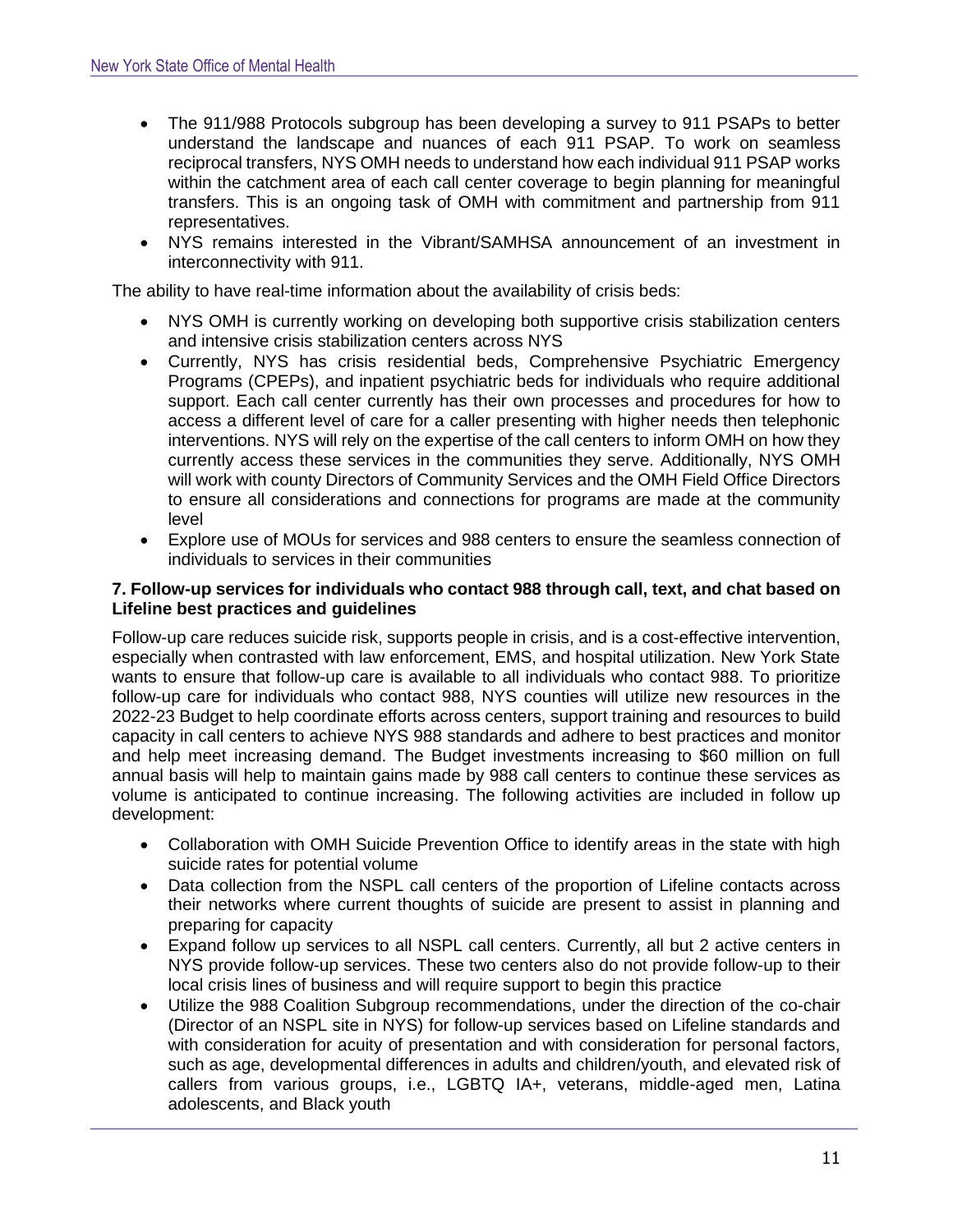- Gather input on challenges associated with follow-up, including staffing, and having the dedicated time and personnel to respond to follow-up, particularly during times when call intensity and acuity is increased
- Implementing the new resources to fully support 988 centers in establishing and enhancing follow-up services according to the Lifeline Best Practices is critical

# **8. Public messaging at the state level to distinguish from 911 and educate the public on the range of 988 services which shall include public messaging for underserved and highrisk populations**

SAMHSA and Vibrant Emotional Health, the administrator of the National Suicide Prevention Lifeline and 988, have been explicitly clear that they are responsible for creating and managing the national messaging and branding for 988. States will be provided messaging and branding guidelines, assets, and tools to support the development of strategies for promoting 988 in their states, within the parameters defined by SAMHSA and Vibrant. Note: SAMHSA and Vibrant have given the direction that states should not publicize 988 availability until after the nationwide rollout on July 16, 2022. Until that time, NYS efforts will include marketing preparations and strategic proposals, as well as identifying pertinent groups to begin education. Marketing of 988 between July 2022 and June 2023 should be customized to the states' capacity to allow 988 centers to further build capacity for anticipated volume increases and for states to utilize resources from the Budget to further 988 capacity building at the centers.

Current situation, gaps, opportunities, and challenges:

- The community education and marketing subgroup of the 988-planning coalition spent extensive time making recommendations on a comprehensive marketing plan for 988. NYS is considering the tagline, 988: More than a Number, in the marketing campaign
- We have met with several special interest groups individually to assess their hopes and concerns for the 988 system. NYS will be sure to highlight the distinct differences between 911 and 988 and will prepare an educational handout of these differences for groups to use across the state

Suggestions of the subgroup:

- Marketing materials should be culturally appropriate, embrace diversity, equity, inclusion, and be provided in multiple languages
- Considering the various regions/counties/areas/neighborhoods of NYS in both print and digital marketing, there should be particular emphasis on nuance, tone, idioms, colloquialisms, and vernacular
- Multiple forms of marketing materials should be created (digital, social media, print)
- Displayed on public transport, PSAs (radio, TV), groceries/shopping centers
- Various actors, settings, images should be used to capture the various backgrounds, cultures, and ethnicity of New Yorkers
- Marketing initiatives should address specific high-risk subgroups (ex: elderly, rural and urban communities, youth, and families, BIPOC, LQBTQ, etc.) and regional variation
- A communication plan should be developed by the marketing firm on how they will alter marketing strategies for identified various populations- Marketing Firm can work with/utilize 988 subgroups for development and feedback from the represented population